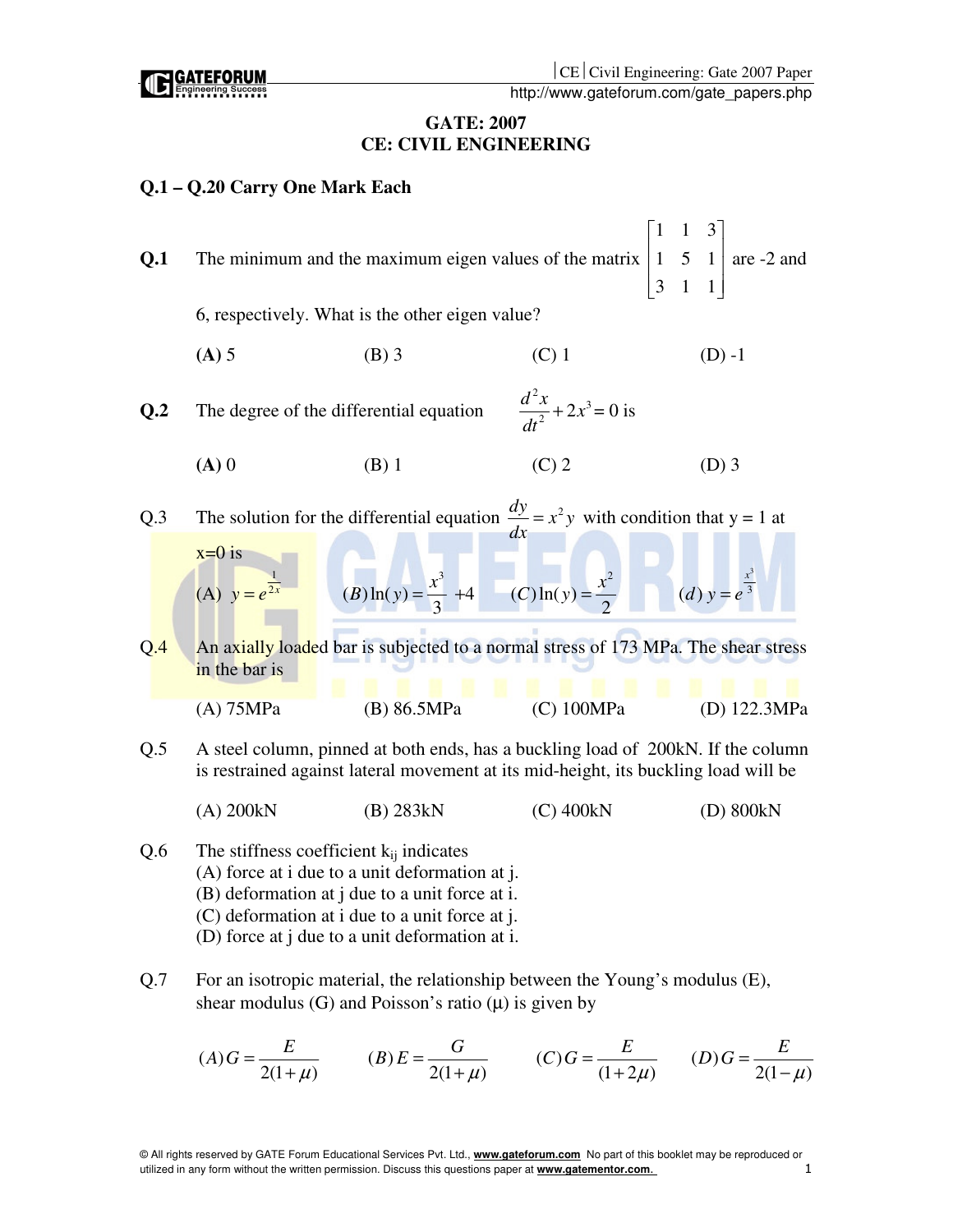| <b>IC GATEFORUM</b> |
|---------------------|
|                     |

Q.8 A clay soil sample is tested in triaxial apparatus in consolidated-drained conditions at a cell pressure of  $100 \text{ kN/m}^2$ . What will be the pore water pressure at a deviator stress of  $40kN/m^2$ ?

 $(A)$  0kN /m<sup>2</sup> (B)  $20kN/m^2$  $(C)$  40kN/m<sup>2</sup> (D)  $60kN/m^2$ 

Q.9 The number of blows observed in a Standard Penetration Test (SPT) for different penetration depths are given as follows.

| <b>Penetration of sampler</b> | <b>Number of blows</b> |
|-------------------------------|------------------------|
| $0-150$ mm                    |                        |
| 150-300mm                     |                        |
| 300-450mm                     | 10                     |

The observed N value is

| $(A)$ 8<br>$(C)$ 18<br>$(B)$ 14 | $(D)$ 24 |
|---------------------------------|----------|

- Q.10 The vertical stress at some depth below the corner of a 2m x 3m rectangular footing due to a certain load intensity is 100 kN  $/$  m<sup>2</sup> below the centre of a 4m x 6m rectangular footing at the same depth and same load intensity? (A)  $25$  (B) 100 (C) 200 (D) 400
- Q.11 There is a free overfall at the end of a long open channel. For a given flow rate, the critical depth is less than the normal depth. What gradually varied flow profile will occur in the channel for this flow rate? (A)  $M_1$  (B)  $M_2$  (C)  $M_3$  (D)  $S_1$
- Q.12 The consumptive use of water for a crop during a particular stage of growth is 2.0mm / day. The maximum depth of available water is the root zone is 60mm. Irrigation is required when the amount of available water is 50% of the maximum available water in the root zone. Frequency of irrigation should be (A) 10 days (B) 15days (C) 20days (D) 25days
- Q.13 As per the Lacey's method for design of alluvial channels, identity the true statement from the following
	- (A) Wetted perimeter increases with an increase in design discharge
	- (B) Hydraulic radius increases with an increase in silt factor.
	- (C) Wetted perimeter decreases with an increase in design discharge.
	- (D) Wetted perimeter increases with an increase in silt factor.
- Q.14 At two points 1 and 2 in a pipeline the velocities are V and 2V, respectively. Both the points are at the same elevation. Both the points are at the same elevation. The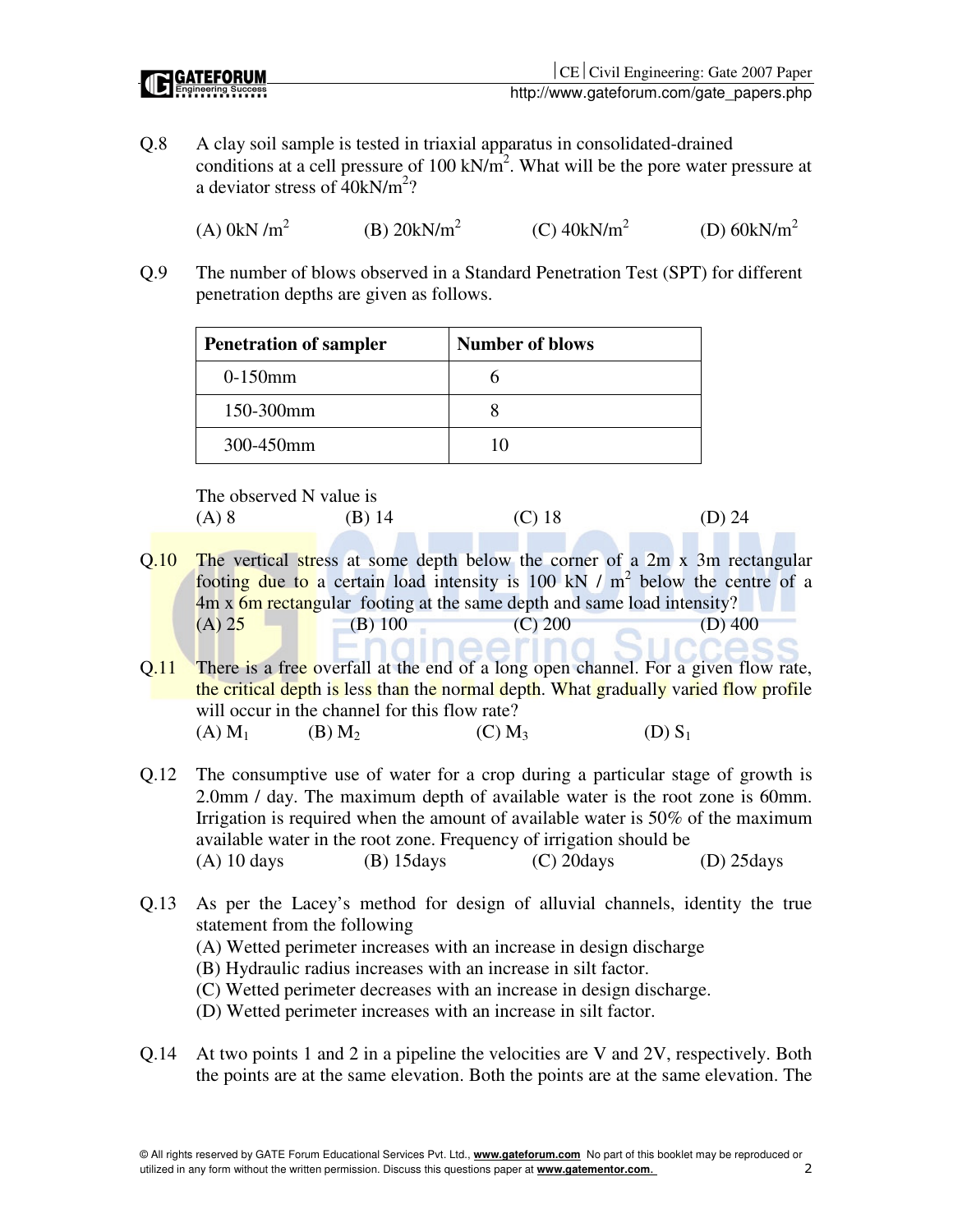# http://www.gateforum.com/gate\_papers.php fluid density is  $\rho$ . The flow can be assumed to be in compressible, inviscid, steady and irrotational. The difference in pressures  $P_1$  and  $P_2$  at points 1 and 2 is (A) 0.5ρ $V^2$ (B) 1.5ρ $V^2$  (C) 2ρV 2 (D) 3ρV 2 Q.15 The presence of hardness in excess of permissible limit causes (A) Cardio Vascular problems (B) Skin discolouration (C) Calcium deficiency (D) Increased laundry expenses Q.16 The dispersion of pollutants in atmosphere is maximum when (A) environmental lapse rate is greater than adiabatic lapse rate. (B) environmental lapse rate is less than adiabatic lapse rate. (C) environmental lapse rate is equal to adiabatic lapse rate. (D) maximum mixing depth is equal to zero. Q.17 The alkalinity and the hardness of a water sample are 250mg/L and 350 mg/L as  $CaCo<sub>3</sub>$ , respectively. The water has (A) 350 mg/L carbonate hardness and zero non-carbonate hardness. (B) 250mg/L carbonate hardness and zero non-carbonate hardness. (C) 250mg/L carbonate hardness and 350 mg/L non-carbonate hardness. (D) 250mg/L carbonate hardness and 100 mg/L non-carbonate hardness. Q.18 The consistency and flow resistance of bitumen can be determined from the following. (A) Ductility test  $\qquad \qquad \qquad$  (B) Penetration test (C) Softening point Test (D) Viscosity test Q.19 If a two-lane national highway and a two-lane state highway intersect at right right angles, the number of potential conflict points at the intersection, assuming that both the roads are two-way is (A) 11 (B) 17 (C) 24 (D) 32 Q.20 In signal design as per Indian Roads Congress specifications, if the sum of the

ratios of normal flows to saturation flow of two directional traffic flow is 0.50 and the total lost time per cycle is 10 seconds, the optimum cycle length in seconds is (A) 100 (B) 80 (C) 60 (D) 40

# **Q.21 to Q.75 carry two marks each**

Q.21 For what values of  $\alpha$  and  $\beta$  the following simultaneous equations have an infinite number of solutions?

 $x + y + z = 5$ ;  $x + 3y + 3z = 9$ ;  $x + 2y + \alpha z = \beta$ (A) 2,7 (B) 3,8 (C) 8,3 (D) 7,2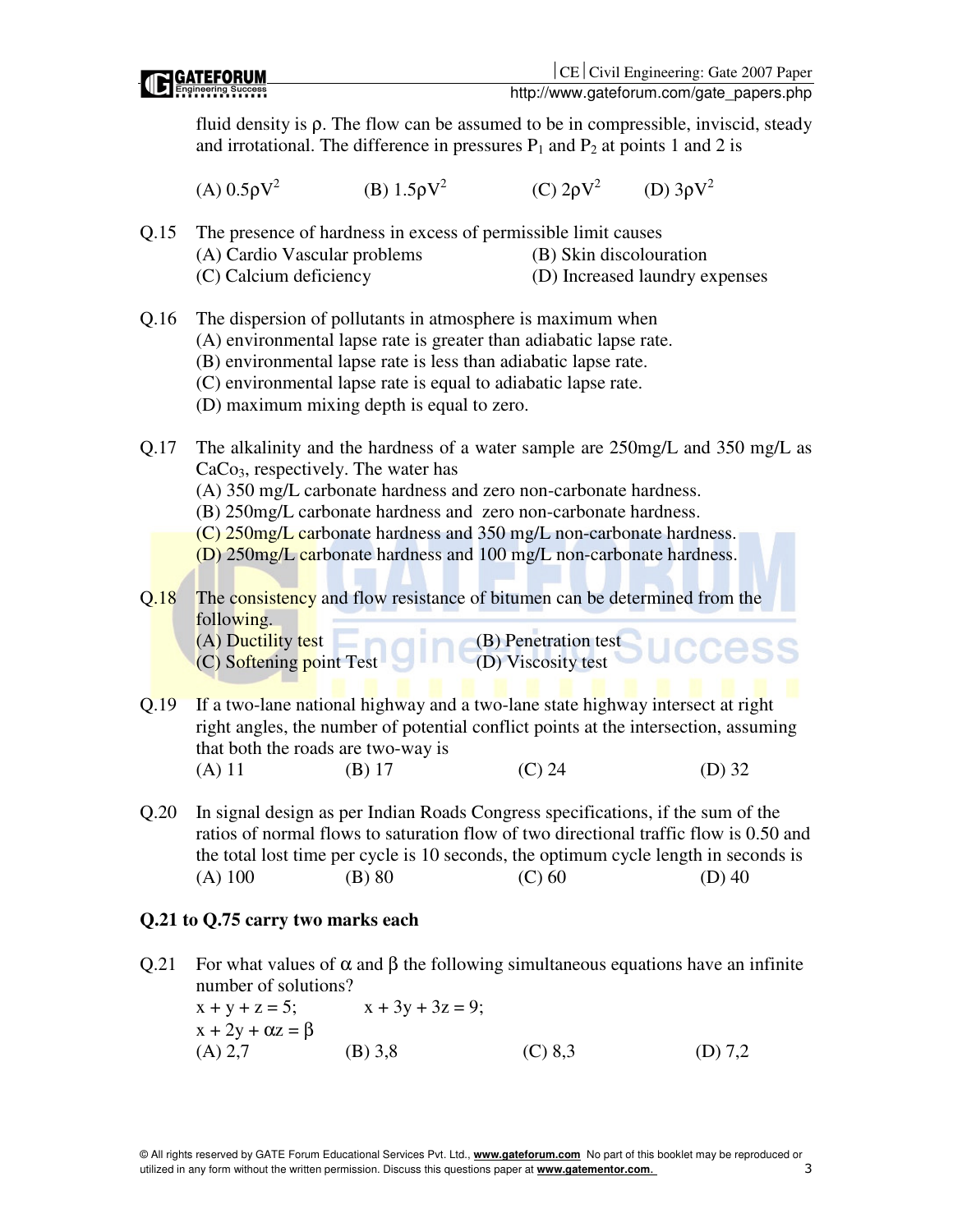- Q.22 A velocity vector is given as  $\vec{V} = 5xy\vec{i} + 2y^2\vec{j} + 3yz^2\vec{k}$ . The divergence of this velocity vector at  $(1,1,1)$  is (A) 9 (B) 10 (C) 14 (D) 15
- Q.23 A body originally at  $60^{\circ}$ C cools down to  $40^{\circ}$ C in 15minutes when kept in air at a temperature of  $25^{\circ}$ C. What will be the temperature of the body at the end of 30minutes?<br>(A)  $35.2$ <sup>0</sup>C (B)  $31.5^{\circ}$ C (C)  $28.7^{\circ}$ C (D)  $15^{\circ}$ C
- Q.24 The following equation needs to be numerically solved using the Newton-Raphson method.

$$
x^3 + 4x - 9 = 0
$$

The iterative equation for this purpose is (k indicates the iteration level)

(A) 
$$
x_{k+1} = \frac{2x_k^3 + 9}{3x_k^2 + 4}
$$
  
\n(B)  $x_{k+1} = \frac{3x_k^2 + 4}{2x_k^2 + 9}$   
\n(C)  $x_{k+1} = x_k - 3x_k^2 + 4$   
\n(D)  $x_{k+1} = \frac{4x_k^2 + 3}{9x_k^2 + 2}$   
\nQ.25 Evaluate  $\int_0^{\infty} \frac{\sin t}{t} dt$   
\n(A)  $\pi$   
\n(B)  $\frac{\pi}{2}$ 

Q.26 Potential function  $\phi$  is given as  $\phi = x^2 + y^2$ . What will be the stream function ( $\psi$ ) with the condition  $\psi = 0$  at  $x = y = 0$ ?

 $(A)$  2xy +  $y^2$  (C)  $x^2 - y^2$  (D)  $2x^2$  $y^2$ 

Q.27 The inverse of the 2 x 2 matrix 1 2 5 7  $\begin{bmatrix} 1 & 2 \end{bmatrix}$  $\begin{bmatrix} 1 & 7 \\ 5 & 7 \end{bmatrix}$  is

(A) 
$$
\frac{1}{3}\begin{bmatrix} -7 & 2 \\ 5 & -1 \end{bmatrix}
$$
  
\n(B)  $\frac{1}{3}\begin{bmatrix} 7 & 2 \\ 5 & 1 \end{bmatrix}$   
\n(C)  $\frac{1}{3}\begin{bmatrix} 7 & -2 \\ -5 & 1 \end{bmatrix}$   
\n(D)  $\frac{1}{3}\begin{bmatrix} -7 & -2 \\ -5 & -1 \end{bmatrix}$ 

Q.28 Given that one root of the equation  $x^3$ -10x<sup>2</sup>+31x-30=0 is 5, the other two roots are (A) 2 and 3 (B) 2 and 4 (C) 3 and 4 (D) -2 and -3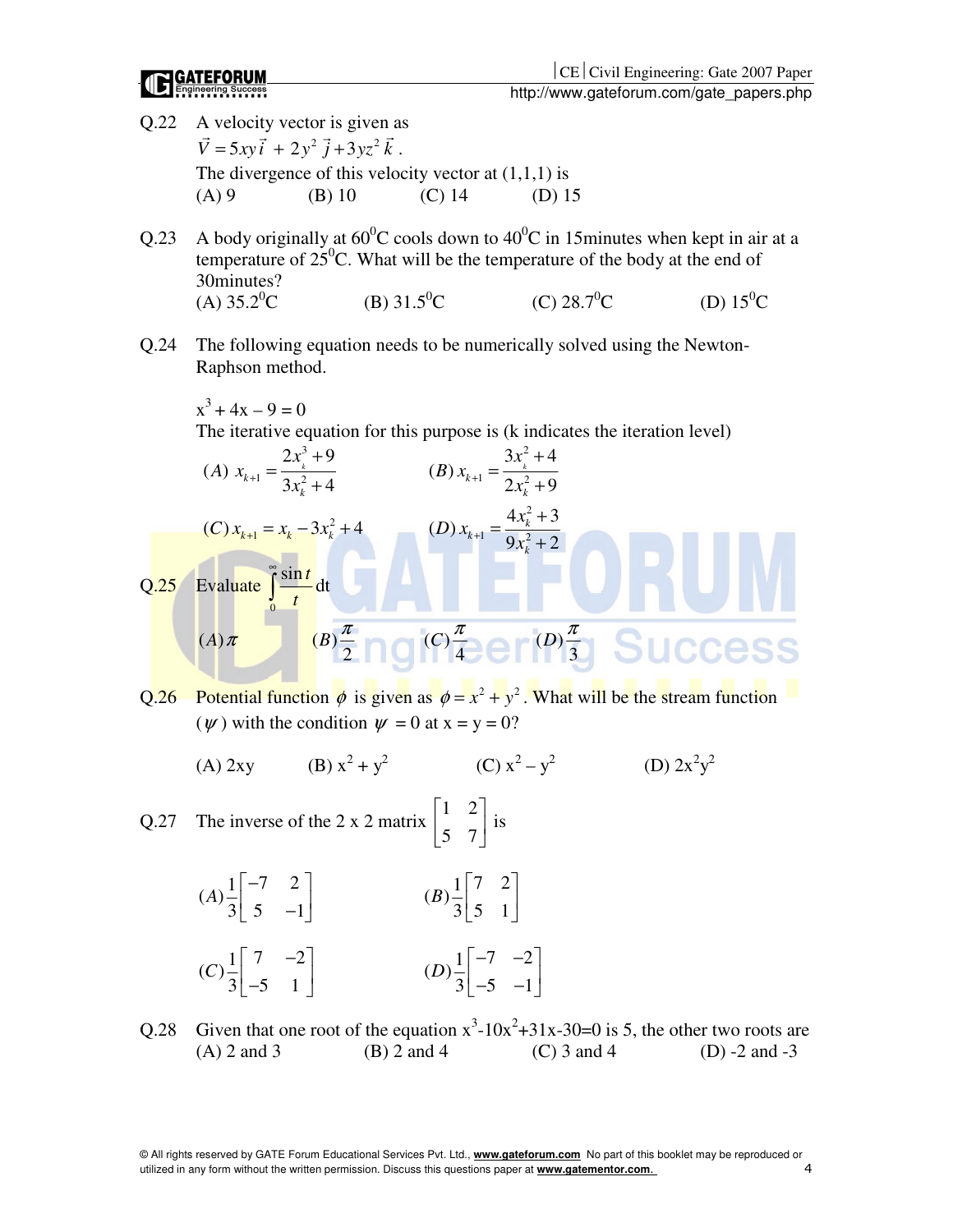|      | Engineering Success                                  |             |                                                                                                                                                                                                                                                                                                                                                                                                        | http://www.gateforum.com/gate_papers.php |
|------|------------------------------------------------------|-------------|--------------------------------------------------------------------------------------------------------------------------------------------------------------------------------------------------------------------------------------------------------------------------------------------------------------------------------------------------------------------------------------------------------|------------------------------------------|
| Q.29 | speed is                                             |             | If the standard deviation of the spot speed of vehicles in a highway is 8.8 kmph<br>and the mean speed of the vehicles is 33kmph, the coefficient of variation in                                                                                                                                                                                                                                      |                                          |
|      | $(A)$ 0.1517                                         | (B) 0.1867  | $(C)$ 0.2666                                                                                                                                                                                                                                                                                                                                                                                           | $(D)$ 0.3646                             |
| Q.30 | $(A)$ zero                                           | (B) 12MPa   | A metal bar of length 100mm is inserted between two rigid supports and its<br>temperature is increased by $10^0$ C. If the coefficient of thermal expansion is 12 x<br>$10^{-6}$ per <sup>0</sup> C and the Young's modulus is 2 x $10^5$ MPa, the stress in the bar is<br>$(C)$ 24MPa                                                                                                                 | (D) 2400MPa                              |
| Q.31 | (A) 16.67 kN each<br>(C) 30kN and 10kN               |             | A rigid bar is suspended by three rods made of the same material as shown in the<br>figure. The area and length of the central rod are 3A and L, respectively while that<br>of the two outer rods are 2A and 2L respectively. If a downward force of 50kN is<br>applied to the rigid bar, the forces in the central and each of the outer rods will be<br>$(B)$ 30kN and 15kN<br>(D) 21.4kN and 14.3kN |                                          |
| Q.32 | (A) 59 MPa and 47.2 MPa<br>$(C)$ 118 MPa and 160 MPa |             | The maximum and minimum shear stresses in a hollow circular shaft of outer<br>diameter 20mm and thickness 2mm, subjected to a torque of 92.7 N.m will be<br>(B) 10MPa and 80MPa<br>(D) 200 MPa and 160 MPa                                                                                                                                                                                             |                                          |
|      |                                                      |             |                                                                                                                                                                                                                                                                                                                                                                                                        |                                          |
| Q.33 | $(A)$ 3MPa                                           | $(B)$ 6MPa  | The shear stress at the neutral axis in a beam of triangular section with a base of<br>40mm and height of 20mm, subjected to a shear force of 3kN is<br>$(C)$ 10MPa                                                                                                                                                                                                                                    | $(D)$ 20MPa                              |
| Q.34 | combined action of $P_1$ and $P_2$ will be           |             | $U_1$ and $U_2$ are the strain energies stored in a prismatic bar due to axial tensile<br>forces $P_1$ and $P_2$ respectively. The strain energy stored in the same bar due to                                                                                                                                                                                                                         |                                          |
|      | (A) $U = U_1 + U_2$<br>(C) $U < U_1 + U_2$           |             | (B) $U = U_1 U_2$<br>(D) $U >_1 + U_2$                                                                                                                                                                                                                                                                                                                                                                 |                                          |
| Q.35 | joint Q is                                           |             | The right triangular truss is made of members having equal cross sectional area of<br>1550 mm <sup>2</sup> and Young's modulus of 2 x $10^5$ MPa. The horizontal deflection of the                                                                                                                                                                                                                     |                                          |
|      | Ρ<br>4.5m                                            | 135kN<br>6m |                                                                                                                                                                                                                                                                                                                                                                                                        |                                          |

**I GATEFORUM** 

© All rights reserved by GATE Forum Educational Services Pvt. Ltd., **www.gateforum.com** No part of this booklet may be reproduced or utilized in any form without the written permission. Discuss this questions paper at **www.gatementor.com**. 5

(A) 2.47mm (B) 10.25mm (C) 14.1mm (D) 15.68mm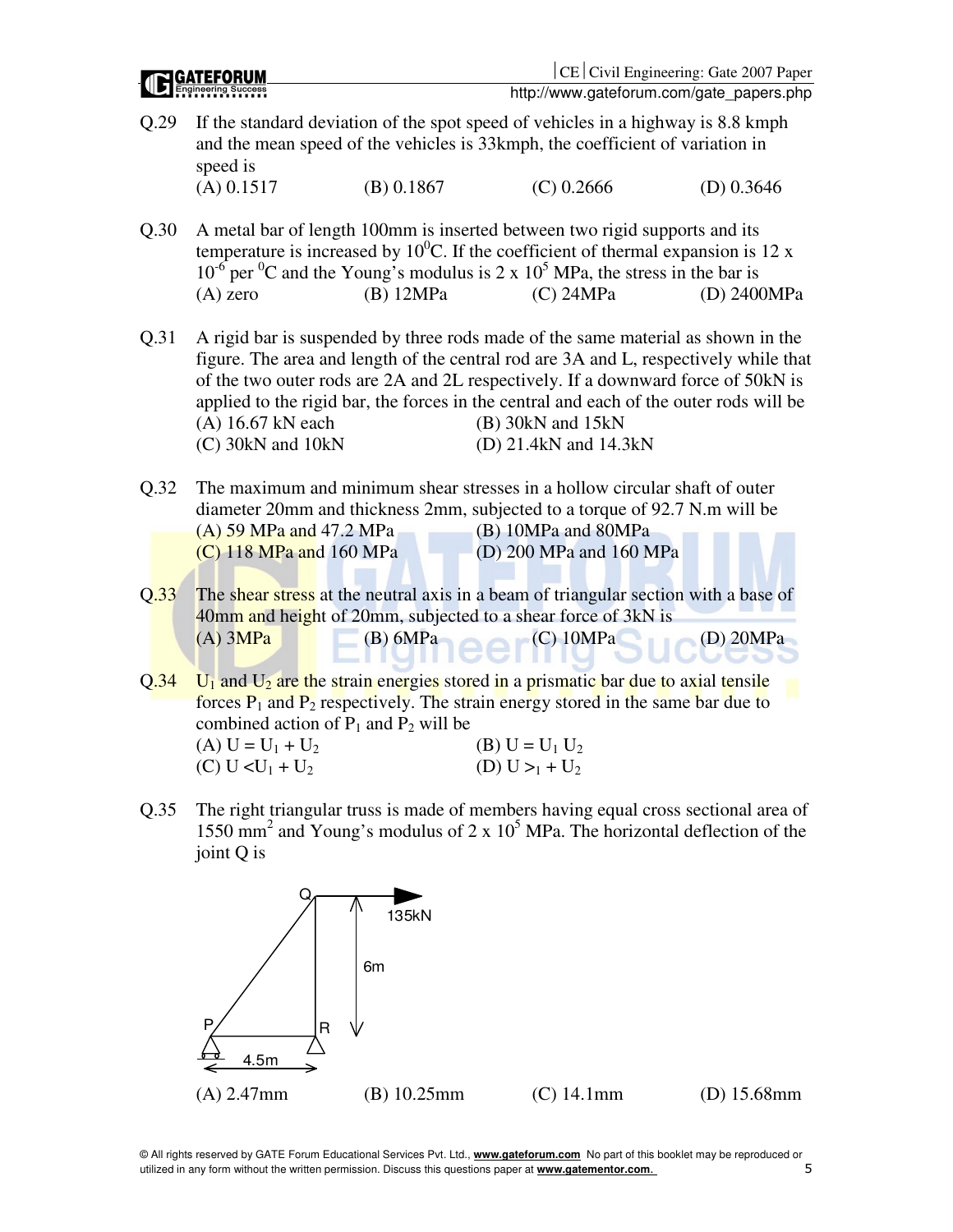

Q.36 The influence line diagram (ILD) shown is for the member

- Q.37 Consider the following statements:
	- 1. The compressive strength of concrete decreases with increase in watercement ratio of the concrete mix.
	- 2. Water is added to the concrete mix for hydration of cement and workability.
	- 3. Creep and shrinkage of concrete are independent of the water-cement ratio in the concrete mix.

The true statements are (A)  $1 \text{ and } 2$  (B) 1, 2 and 3 (C) 2 and 3 (D) only 2

- Q.38 The percentage loss of prestress due to anchorage slip of 3mm in a concrete beam of length 30m which is post-tensioned by a tendon with an initial stress of 1200 N / mm<sup>2</sup> and modulus of elasticity equal to 2.1 x  $10^5$  N/mm<sup>2</sup> is (A) 0.0175 (B) 0.175 (C) 1.75 (D) 17.5
- Q.39 A concrete beam of rectangular cross-section of size 120mm (width) and 200mm (depth) is prestressed by a straight tendon to an effective force of 150kN at an eccentricity of 20mm (below the centroidal axis in the depth direction). The stresses at the top and bottom fibres of the section are

 $(A)$  2.5 N/mm<sup>2</sup> (compression), 10N/mm<sup>2</sup> (compression) (B)  $10N / mm^2$  (tension),  $3.75 N / mm^2$  $(C)$  3.75 N/mm<sup>2</sup> (tension), 3.75 N/mm<sup>2</sup> (compression) (D) 2.75 N/mm<sup>2</sup> (compression), 3.75 N/mm<sup>2</sup> (compression)

- Q.40 Consider the following statements:
	- I. Modulus of elasticity concrete increases with increase in compressive strength of concrete.
	- II. Brittleness of concrete increases with decrease in compressive strength of concrete.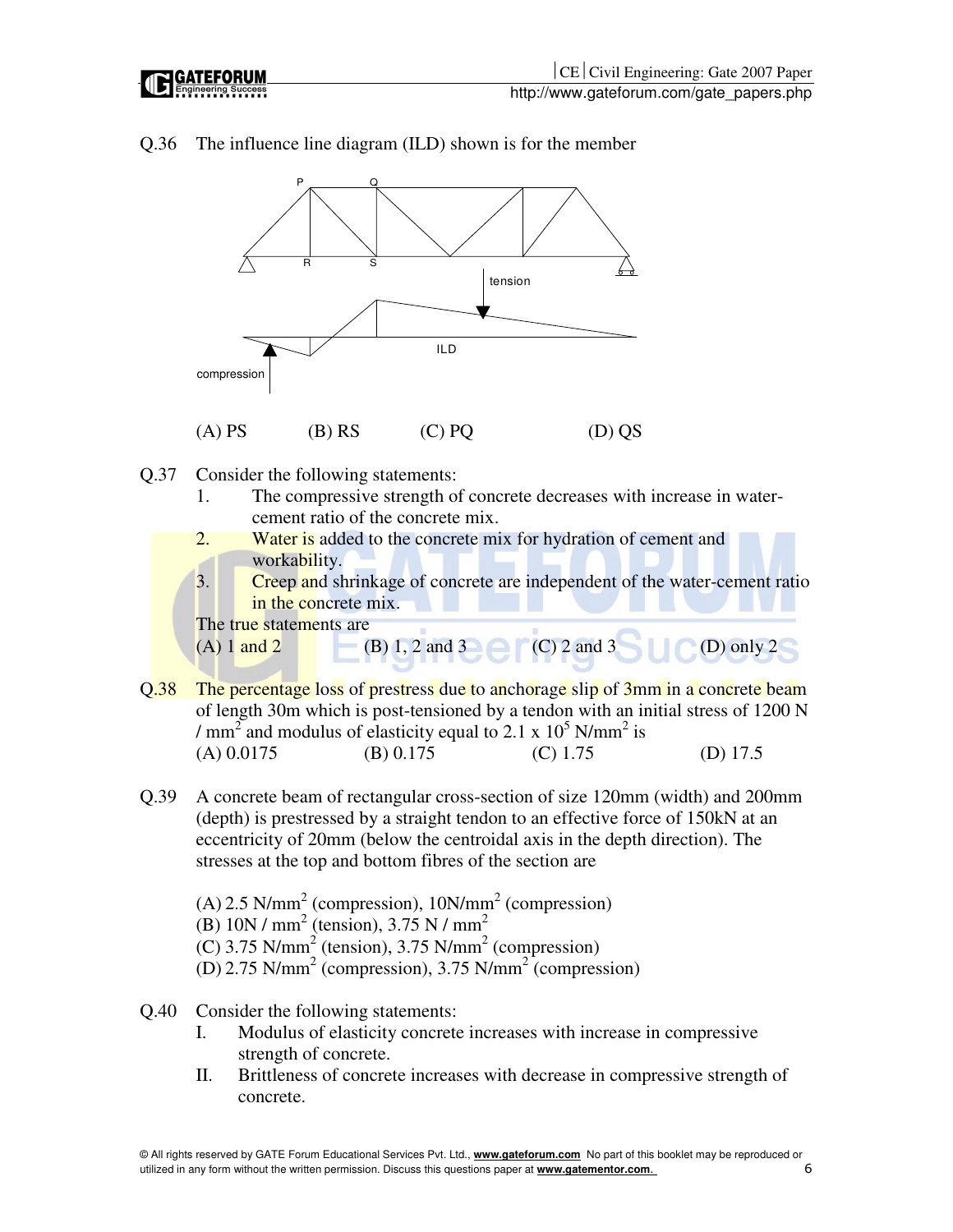

III. Shear strength of concrete increases with increase in compressive strength of concrete.

The TRUE statements are (A) II and III (B) I, II and III (C) I and II (D) I and III

Q.41 A steel flat of rectangular section of size 70 x 6 mm is connected to a gusset plate by three bolts each having a shear capacity of 15kN in holes having diameter 11.5mm. If the allowable tensile stress in the flat is 150MPa, the maximum tension that can be applied to the flat is



Q.42 A bracket connection is made with four bolts of 10mm diameter and supports a load of 10kN a an eccentricity of 100mm. the maximum force to be resisted by any bolt will be



Q.43 The plastic collapse load  $W_p$  for the propped cantilever supporting two point loads as shown in the figure in terms of plastic moment capacity,  $M_p$  is given by



© All rights reserved by GATE Forum Educational Services Pvt. Ltd., **www.gateforum.com** No part of this booklet may be reproduced or utilized in any form without the written permission. Discuss this questions paper at **www.gatementor.com**. 7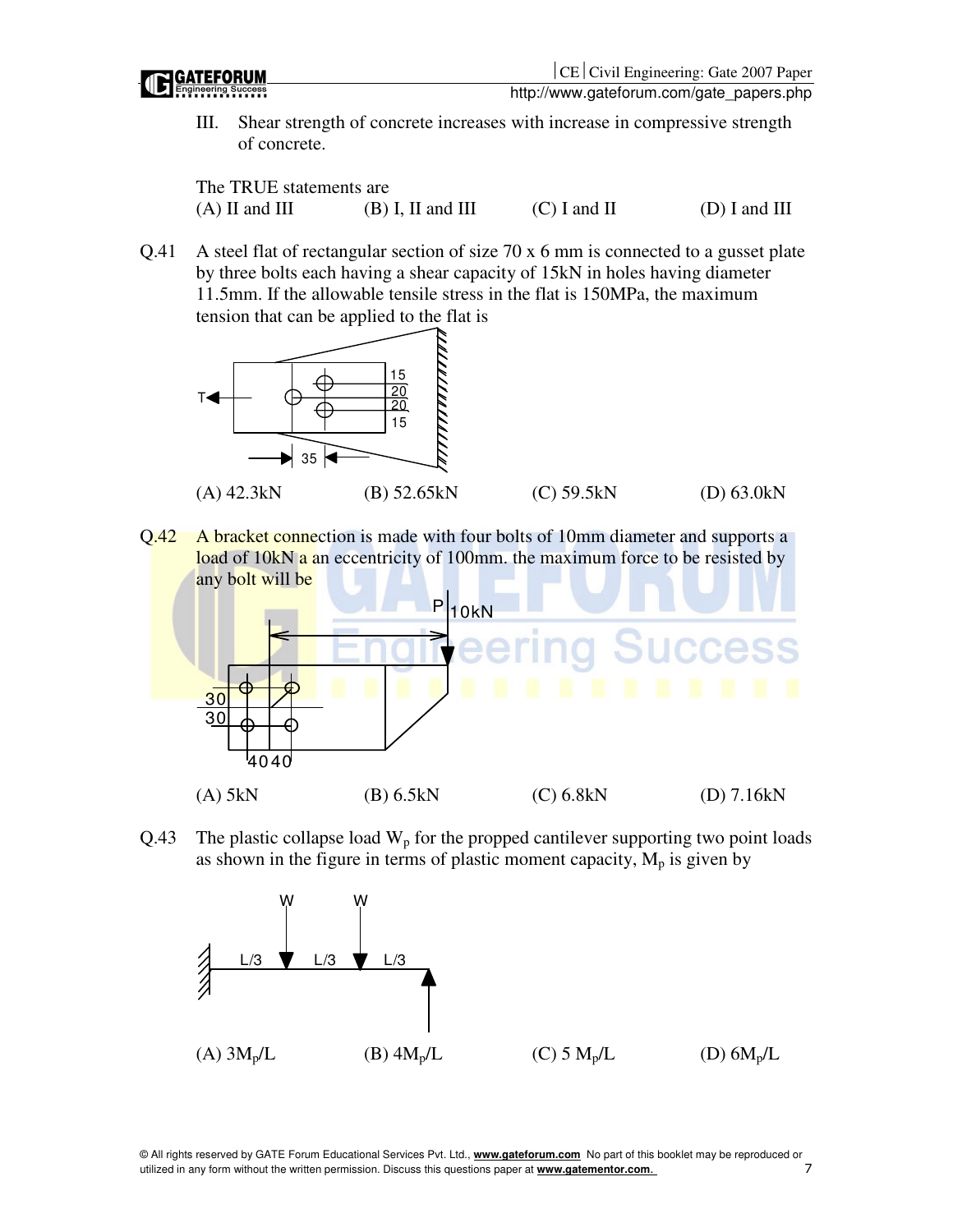**GATEFORUM** 

- Q.44 Sieve analysis on a dry soil sample of mass 1000g showed that 980g and 270g of soil pass through 4.75mm and 0.075mm sieve, respectively. The liquid limit and plastic limits of the soil fraction passing through 425µ sieves are 40% and 18% respectively. The soil may be classified as
	- (A) SC (B) MI (C) CI (D) SM
- Q.45 The water content of a saturated soil and the specific gravity of soil solids were found to be 30% and 2.70, respectively. Assuming the unit weight of water to be  $10kN/m<sup>3</sup>$ , the saturated unit weight  $(kN/m<sup>3</sup>)$ , and the void ratio of the soil are
	- (A) 19.4, 0.81 (B) 18.5, 0.30 (C) 19.4, 0.45 (D) 18.5, 0.45
- Q.46 The factor of safety of an infinite soil slope shown in the figure having the properties c=0,  $c = 0$ ,  $\phi = 35^{\circ}$ ,  $\gamma_{drv} = 16kN/m^3$  *and*  $\gamma_{sat} = 20kN/m^3$  is approximately equal to



Q.47 Match the following groups

|                   | $Group-I$                                            |              | $Group-II$                                         |
|-------------------|------------------------------------------------------|--------------|----------------------------------------------------|
| P                 | Constant head permeability test                      | $\mathbf{1}$ | Pile foundations                                   |
| $\mathbf{\Omega}$ | Consolidation test                                   | 2.           | Specific gravity                                   |
| R                 | Pycnometer test                                      | 3.           | Clay soil                                          |
| S                 | Negative skin friction                               | 4.           | Sand                                               |
|                   | $(A)$ P-4, Q-3, R-2, S-1<br>$(C)$ P-3, Q-4, R-2, S-1 |              | $(B)$ P-4, Q-2, R-3, S-1<br>(D) P-4, Q-1, R-2, S-3 |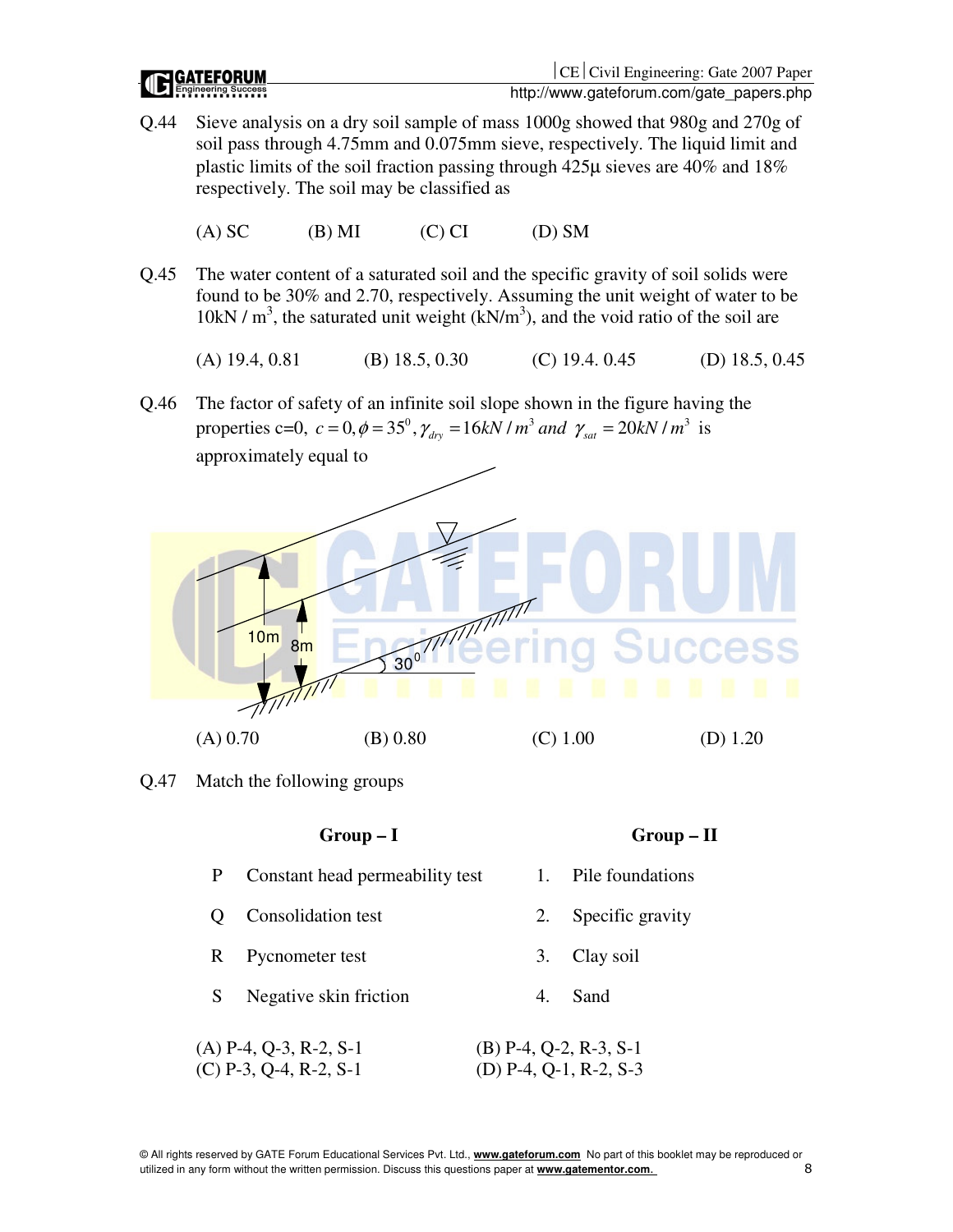



Q.48 The bearing capacity of a rectangular footing of plan dimensions 1.5m x 3m resting on the surface of a sand deposit was estimated as  $600 \text{ kN/m}^2$  when the water table is far below the base of the footing. The bearing capacities in  $kN/m^2$ when the water level rises to depths of 3m, 1.5m and 0.5m below the base of the footing are

| $(A)$ 600, 600, 400 | $(B)$ 600, 450, 350 |
|---------------------|---------------------|
| $(C)$ 600, 500, 250 | $(D)$ 600, 400, 250 |

Q.49 What is the ultimate capacity in kN of the pile group shown in the figure assuming the group to fail as a single block?



 $Q.50$  A horizontal water jet with a velocity of 10m/s and cross sectional area of 10mm<sup>2</sup> strikes a flat plate held normal to the flow direction. The density of water is 1000  $kg/m<sup>3</sup>$ . The total force on the plate due to the jet is

(A) 100N (B) 10N (C) 1N (D) 0.1N

Q.51 A 1:50 scale model of a spillway is to be tested in the laboratory. The discharge in the prototype is  $1000M<sup>3</sup>$  /s. The discharge to be maintained in the model test is

(A) 
$$
0.057 \text{m}^3/\text{s}
$$
 (B)  $0.08 \text{m}^2/\text{s}$  (C)  $0.57 \text{m}^3/\text{s}$  (D)  $5.7 \text{m}^3/\text{s}$ 

- Q.52 A triangular open channel has a vertex angle of  $90^{\circ}$  and carries flow at a critical depth of 0.30m. the discharge in the channel is  $(A) 0.08m^3/s$ (B) 0.11  $\text{m}^3/\text{s}$ (C)  $0.15 \text{ m}^3/\text{s}$ /s (D)  $0.2 \text{ m}^3\text{/s}$
- Q.53 Flow rate of a fluid (density =  $1000 \text{kg/m}^3$ ) in a small diameter tube is 800 m<sup>3</sup>/s. The length and the diameter of the tube are 2m and 0.5mm, respectively. The pressure drop in 2m length is equal to 2.0MPa. The viscosity of the fluid is

 $(A)$  0.025N.s/m<sup>2</sup> (B)  $0.012N$ .s/m<sup>2</sup>  $(C)$  0.0092 N.s/m<sup>2</sup> (D)  $0.00102$  N.s/m<sup>2</sup>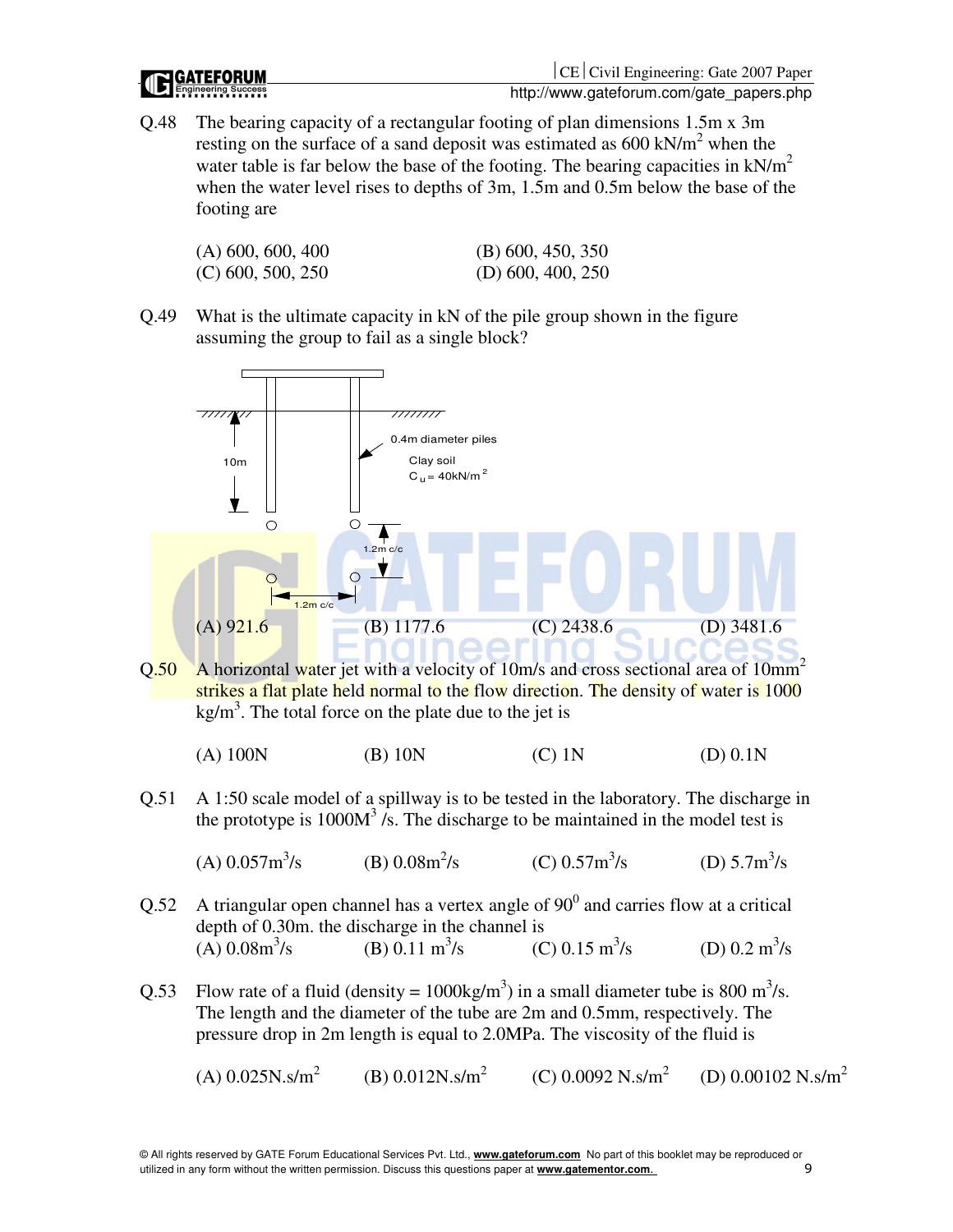- Q.54 The flow rate in a wide rectangular open channel is  $2.0 \text{m}^3/\text{s}$  per meter width. The channel bed slope is 0.002. The Manning's roughness coefficient is 0.012. The slope of the channel is classified as
	- (A) Critical (B) Horizontal (C) Mild (D) Steep
- Q.55 The culturable command area for a distributary channel is 20,000 hectares. Wheat grown in the entire area and the intensity of irrigation is 50%. The kor period for wheat is 30 days and the kor water depth is 120mm. The outlet discharge for the distributary should be

(A) 
$$
2.85 \text{m}^3/\text{s}
$$
 \t\t (B)  $3.21 \text{m}^3/\text{s}$  \t\t (C)  $4.63 \text{m}^3/\text{s}$  \t\t (D)  $5.23 \text{m}^3/\text{s}$ 

Q.56 An isolated 4-hour storm occurred over a catchment as follows

| Time          | $\rightarrow$ <sup>st</sup> hour | $\mathcal{L}^{\text{nd}}$ hour | $\gamma^{\text{rd}}$ hour | $4th$ hour |
|---------------|----------------------------------|--------------------------------|---------------------------|------------|
| Rainfall (mm) |                                  | ∠∪                             |                           |            |

The  $\phi$  index for the catchment is 10mm/h. The estimated runoff depth from the catchment due to the above storm is

| $(A)$ 10 $mm$ | $(B)$ 16mm | $(C)$ 20mm | $(D)$ 23mm |
|---------------|------------|------------|------------|

Q.57 Two electrostatic precipitators (ESPs) are in series. The fractional efficiencies of the upstream and downstream ESPs for size  $d_p$  are 80% and 65%. Respectively. What is the overall efficiency of the system for the same  $d_p$ ?

| (A) $100\%$ | (B) $93\%$ | (C) $80\%$ | (D) $65\%$ |
|-------------|------------|------------|------------|
|             |            |            |            |

 $Q.58$  50g of  $CO<sub>2</sub>$  and 25g of CH<sub>4</sub> are produced from the decomposition of municipal solid waste (MSW) with a formula weight of 120g. What is the average per capita green house gas production in a city of 1 million people with a MSW production rate of 500 ton / day?

```
(A) 104 g/day (B) 120 g/day (C) 208 g/day (D) 313 g /day
```
Q.59 The extra widening required for a two-lane national highway at a horizontal curve of 300 m radius, considering a wheel base of 8m and a design speed of 100kmph is

(A) 0.42m (B) 0.62m (C) 0.82m (D) 0.92m

Q.60 While designing a hill road with a ruling gradient of 6%, if a sharp horizontal curve of 50m radius is encountered, the compensated gradient at the curve as per the Indian Roads Congress specifications should be (A)  $4.4\%$  (B)  $4.75\%$  (C)  $5.0\%$  (D)  $5.25\%$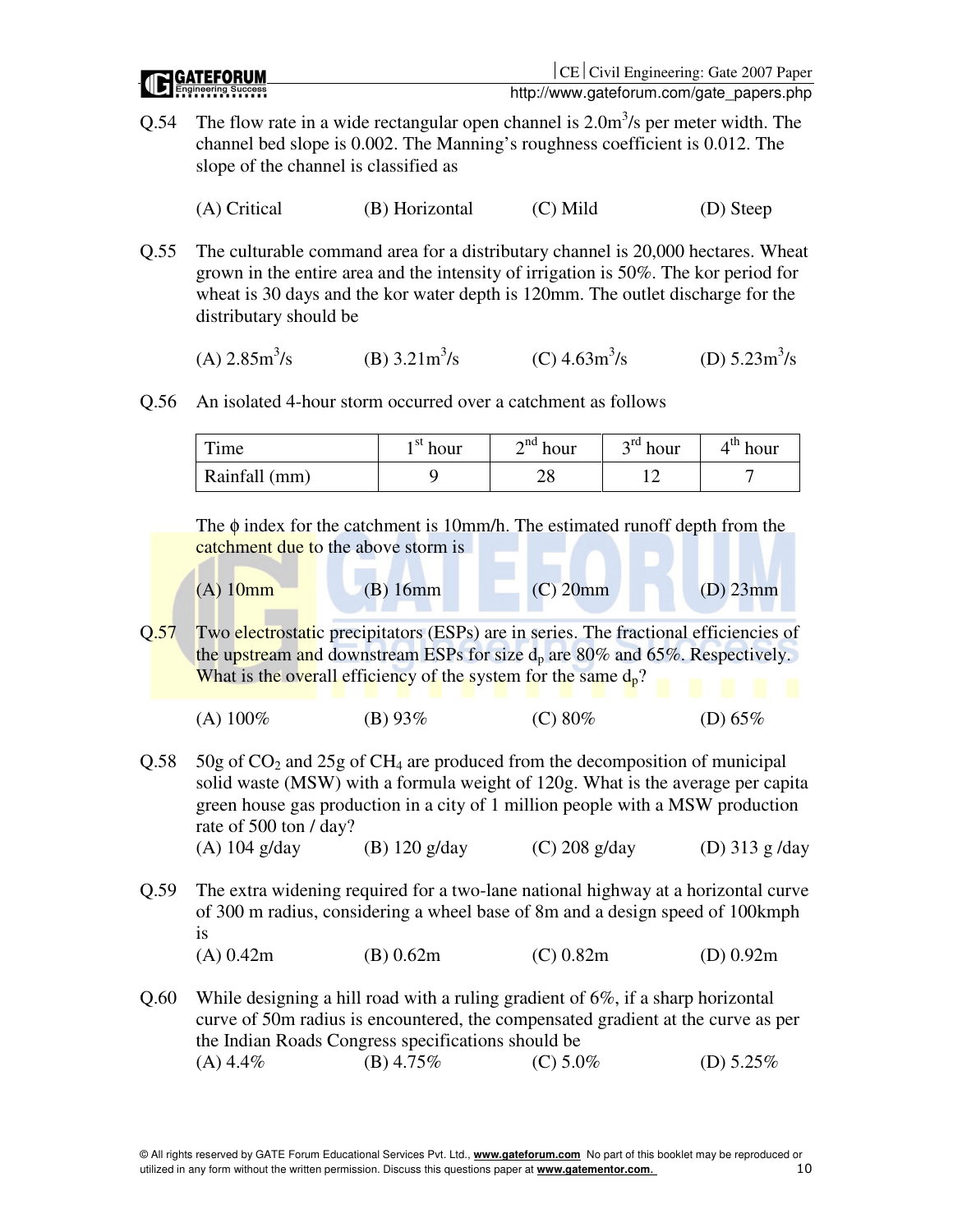|      |                                                                                                                                                                                                                                                                                                                                                     |                                                      |                                                                                                                                                               |  |              |                                                    | CE   Civil Engineering: Gate 2007 Paper<br>http://www.gateforum.com/gate_papers.php                                                                                                                                                                                                                                                                            |  |
|------|-----------------------------------------------------------------------------------------------------------------------------------------------------------------------------------------------------------------------------------------------------------------------------------------------------------------------------------------------------|------------------------------------------------------|---------------------------------------------------------------------------------------------------------------------------------------------------------------|--|--------------|----------------------------------------------------|----------------------------------------------------------------------------------------------------------------------------------------------------------------------------------------------------------------------------------------------------------------------------------------------------------------------------------------------------------------|--|
| Q.61 | (A) 82.1m                                                                                                                                                                                                                                                                                                                                           |                                                      | seconds and coefficient of friction of pavement surface as 0.35, the required<br>stopped distance for two-way traffic on a single lane road is<br>$(B)$ 102.4 |  | $(C)$ 164.2m |                                                    | The design speed on a road is 60kmph. Assuming the driver reaction time of 2.5<br>(D) $186.4m$                                                                                                                                                                                                                                                                 |  |
| Q.62 | joints should be                                                                                                                                                                                                                                                                                                                                    |                                                      |                                                                                                                                                               |  |              |                                                    | The width of the expansion joint is 20mm in a cement concrete pavement. The<br>laying temperature is $20^0$ C and the maximum slab temperature in summer is $60^0$ C.<br>The coefficient of thermal expansion of concrete is 10 x $10^{-6}$ mm/mm / <sup>0</sup> C and the<br>joint filler compresses upto 50% of the thickness. The spacing between expansion |  |
|      | $(A)$ 20m                                                                                                                                                                                                                                                                                                                                           |                                                      | $(B)$ 25m                                                                                                                                                     |  | $(C)$ 30m    |                                                    | $(D)$ 40m                                                                                                                                                                                                                                                                                                                                                      |  |
| Q.63 | The following data pertains to the number of commercial vehicles per day for the<br>design of a flexible pavement for a national highway as per IRC: 37-1984<br>Type of commercial Number of vehicles per day<br>Vehicle Damage Factor<br>vehicle considering the number of lanes<br>Two axle trucks<br>2000<br>5<br>Tandem axle trucks<br>200<br>6 |                                                      |                                                                                                                                                               |  |              |                                                    |                                                                                                                                                                                                                                                                                                                                                                |  |
| Q.64 | $(A)$ 44.6                                                                                                                                                                                                                                                                                                                                          | a design life of ten years is                        | Assuming a traffic growth factor of 7.5% per annum for both the types of<br>(B) 57.8<br>Match the following tests on aggregate and its properties             |  | $(C)$ 62.4   |                                                    | vehicles, the cumulative number of standard axle load repetitions (in million) for<br>(D) 78.7                                                                                                                                                                                                                                                                 |  |
|      |                                                                                                                                                                                                                                                                                                                                                     | <b>TEST</b>                                          |                                                                                                                                                               |  |              | <b>PROPERTY</b>                                    |                                                                                                                                                                                                                                                                                                                                                                |  |
|      | Ρ.                                                                                                                                                                                                                                                                                                                                                  | <b>Crushing Test</b>                                 |                                                                                                                                                               |  | 1.           | <b>Hardness</b>                                    |                                                                                                                                                                                                                                                                                                                                                                |  |
|      | Q.                                                                                                                                                                                                                                                                                                                                                  |                                                      | Los Angles abrasion test                                                                                                                                      |  | 2.           | Weathering                                         |                                                                                                                                                                                                                                                                                                                                                                |  |
|      | R.                                                                                                                                                                                                                                                                                                                                                  | Soundness test                                       |                                                                                                                                                               |  | 3.           | Shape                                              |                                                                                                                                                                                                                                                                                                                                                                |  |
|      | S.                                                                                                                                                                                                                                                                                                                                                  | Angularity test                                      |                                                                                                                                                               |  | 4.           | Strength                                           |                                                                                                                                                                                                                                                                                                                                                                |  |
|      |                                                                                                                                                                                                                                                                                                                                                     | $(A)$ P-2, Q-1, R-4, S-3<br>$(C)$ P-3, Q-2, R-1, S-4 |                                                                                                                                                               |  |              | $(B)$ P-4, Q-2, R-3, S-1<br>(D) P-4, Q-1, R-2, S-2 |                                                                                                                                                                                                                                                                                                                                                                |  |

Q.65 The plan of a map was photo copied to a reduced size such that a line originally 100mm, measures 90mm. The original scale of the plan was 1:1000. The revised scale is (A) 1:900 (B) 1:11111 (C) 1:1121 (D) 1:1221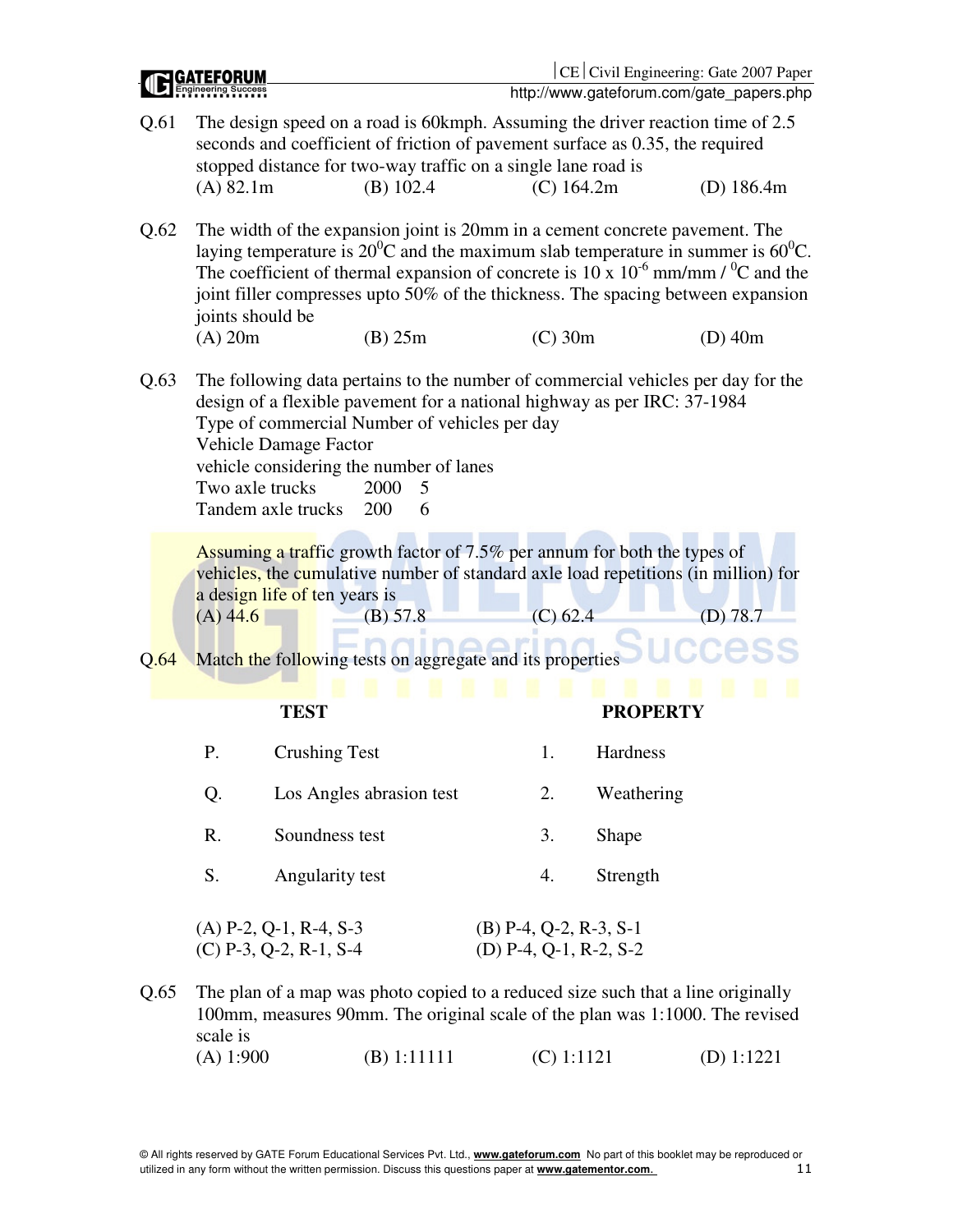

Q.66 The following table gives data of consecutive coordinates in respect of a closed theodolite traverse PQRSP.

| <b>Station</b> | Northing, m | Southing, m | Easting, m | Westing, m |
|----------------|-------------|-------------|------------|------------|
| D              | 400.75      |             |            | 300.5      |
|                | 100.25      |             | 199.25     |            |
| R              |             | 199.0       | 399.75     |            |
|                |             | 300.0       |            | 200.5      |

The magnitude and direction of error of closure in whole circle bearing are

| (A) 2.0m and $45^0$            | (B) 2.0m and 315 <sup>0</sup> |
|--------------------------------|-------------------------------|
| (C) 2.82m and 315 <sup>0</sup> | (D) 3.42m and $45^0$          |

Q.67 The following measurements were made during testing a leveling instrument.

| <b>Instrument at</b> | <b>Staff Reading at</b> |        |
|----------------------|-------------------------|--------|
|                      |                         |        |
|                      | 2.800m                  | 1.700m |
|                      | 2.700m                  | 1.800m |

 $P_1$  is close to P and  $Q_1$  is close to Q. If the reduced level of station P is 100.000m, the reduced level of station Q is

```
(A) 99.000m (B) 100.000m (C) 101.000m (D) 102.000m
```
- Q.68 Two straight lines intersect at an angle of  $60^{\circ}$ . The radius of a curve joining the two straight lines is 600m. The length of long chord and mid-ordinates in metres of the curve are (A) 80.4, 600.00 (B) 600.0, 80.4 (C) 600.0, 39.89 (D) 40, 89,300
- Q.69 The magnetic bearing of a line AB is  $S\ 45^{\circ}$  E and the declination is  $5^{\circ}$  West. The true bearing of the line AB is (A)  $S\ 45^{0}E$  $(B) S 40^{0} E$  $(C) S 50^{0} E$ E (D) S  $50^0$  W

# **COMMON DATA QUESTIONS Common Data for Questions 70 and 71**

Water is flowing through the permeability apparatus as shown in the figure. The coefficient of permeability of the soil is km/s and the porosity of the soil sample is 0.50.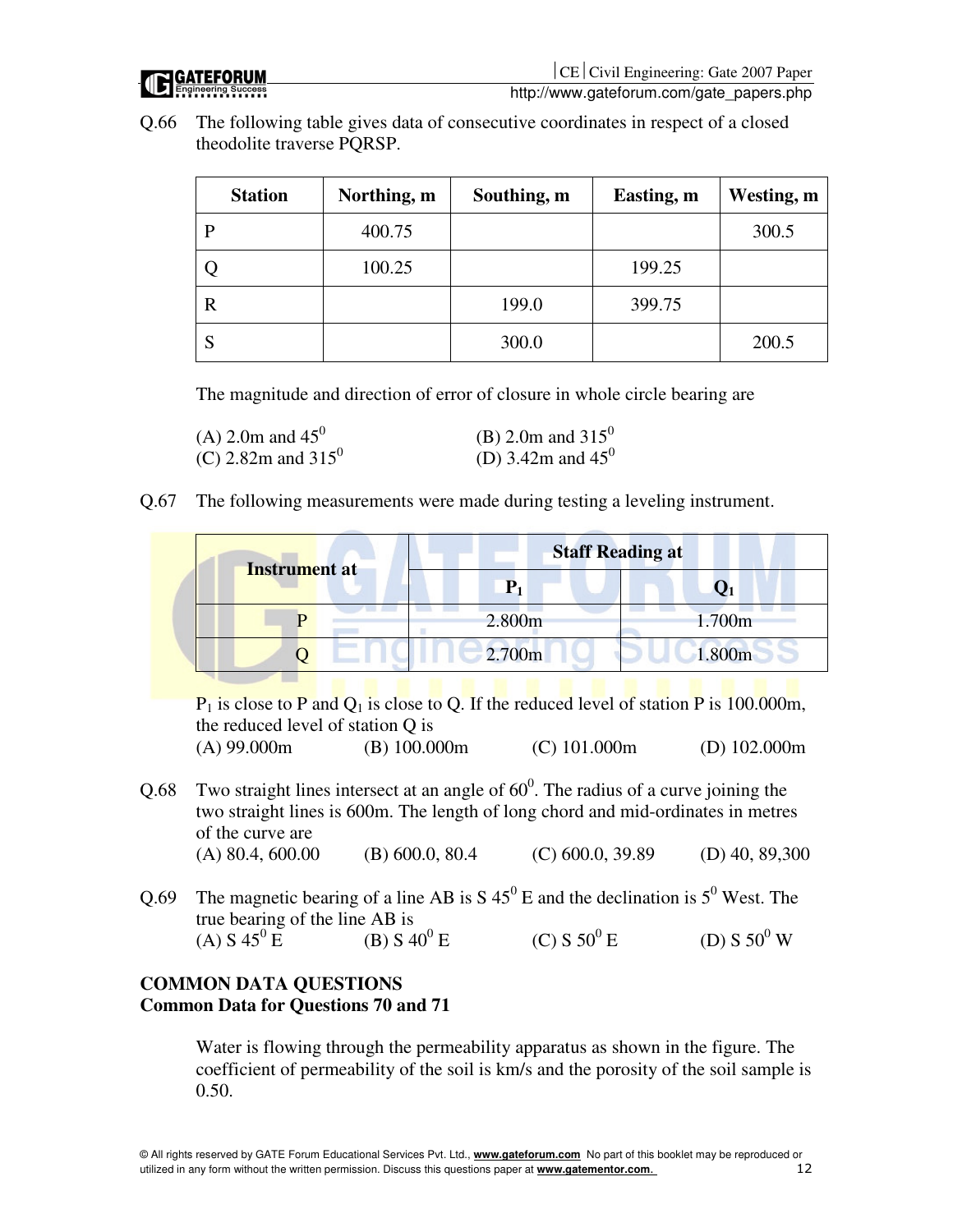

Q.70 The total head, elevation head and pressure head in metres of water at the point R shown in the figure are

 $(A)$  0.8, 0.4, 0.4 (B) 1.2, 0.4, 0.8

- $(C)$  0.4, 0, 0.4 (D) 1.6, 0.4, 1.2
- Q.71 What are the discharge velocity and seepage velocity through the soil sample? (A) k, 2k (B)  $2/3k$ ,  $4/3k$  (C)  $2k$ ,k (D)  $4/3k$ ,  $2/3k$

**Common Data for Questions 72 and 73: UCCESS** 

Ordinates of a 1-hour unit hydrograph at 1 hour intervals, starting from time  $t = 0$ , are 0, 2, 6,4,2,1 and 0 m<sup>3</sup>/s.

Q.72 Catchment area represented by this unit hydrograph is

(A)  $1.0 \text{ km}^2$ (B)  $2.0 \text{ km}^2$  $(C)$  3.2 km<sup>2</sup> (D)  $5.4 \text{ km}^2$ 

Q.73 Ordinate of a 3-hour unit hydrograph for the catchment at t=3 hours is

 $(A) 2.0m^3/s$ (B)  $3.0m^3/s$  $(C)$  4.0m<sup>3</sup>/s /s (D)  $5.0 \text{m}^3/\text{s}$ 

### **Common Data for Questions 74 and 75:**

A completely mixed activated sludge process is used to treat a wastewater flow of 1 million litres per day (1 MLD) having a BOD<sub>5</sub> of 200 mg/L. The biomass concentration in the aeration tank is 2000 mg/L and the concentration of the net biomass leaving the system of 50mg/L. the aeration tank has a volume of 200  $m^3$ .

Q.74 What is the hydraulic retention time of the wastewater in aeration tank?

(A) 0.2h (B) 4.8h (C) 10h (D) 24h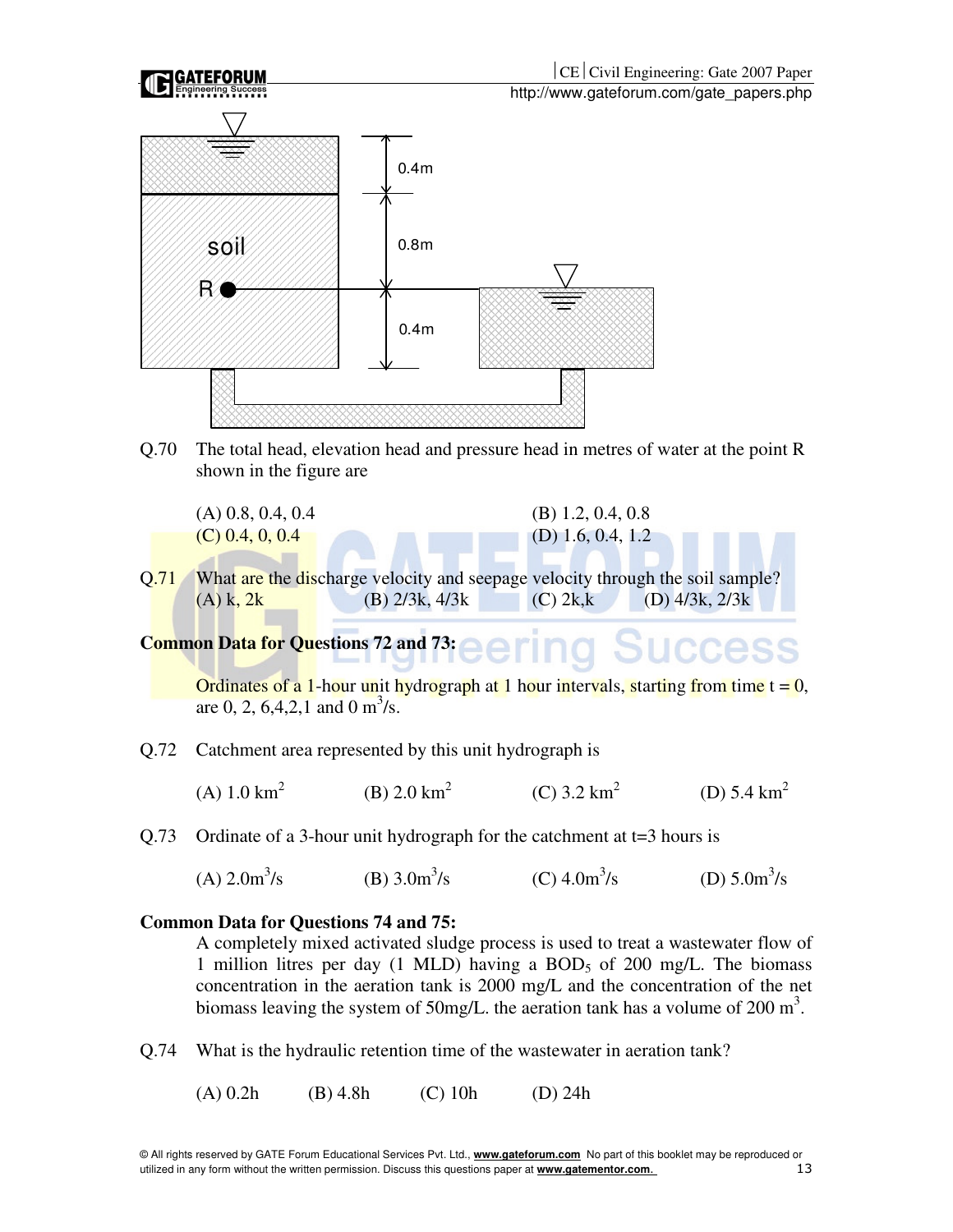Q.75 What is the average time for which the biomass stays in the system?

(A) 5h (B) 8h (C) 2days (D) 8 days

## **Linked Answer Questions: Q.76 to Q.85 carry TWO marks each Statement for Linked Answer Questions 76 and 77**

A two span continuous beam having equal spans each of length L is subjected to a uniformly distributed load ω per unit length. The beam has constant flexural rigidity.

Q.76 The reaction at the middle support is

(A) 
$$
\omega L
$$
 (B)  $\frac{5\omega L}{2}$  (C)  $\frac{5\omega L}{4}$  (D)  $\frac{\omega L^2}{16}$ 

### **Statement for Linked Answer Questions 78 and 79**

A singly reinforced rectangular concrete beam has a width of 150mm and an effective depth of 330mm. The characteristic compressive strength of concrete is 20 MPa. Adopt the stress block for concrete as given in IS 456-2000 and take limiting value of depth of neutral axis as 0.48 times the effective depth of the beam.



# **Statement for Linked Answer Questions 80 and 81**

The ground conditions at a site are as shown in the figure. The water table at the site which was initially at a depth of 5m below the ground level got permanently lowered to a depth of 15m below the ground level due to pumping of water over a few years. Assume the following data

- i. unit weight of water =  $10kN/m<sup>3</sup>$
- ii. unit weight of sand above water table =  $18kN/m<sup>3</sup>$
- iii. unit weight of sand and clay below the water table =  $20kN/m<sup>3</sup>$
- iv. coefficient of volume compressibility =  $0.25 \text{m}^2/\text{MN}$